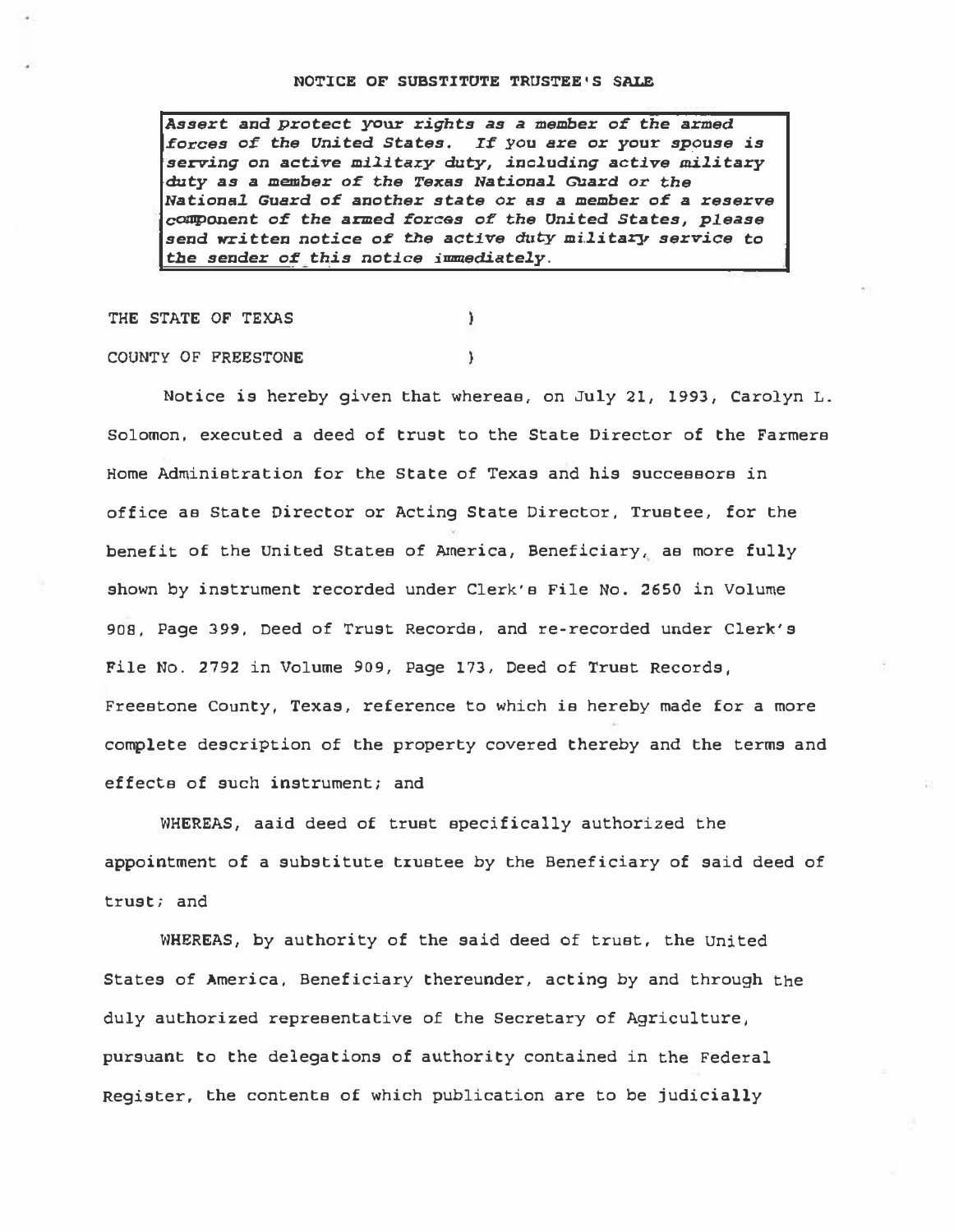noticed pursuant to Section 1507, Title 44, United States Code, did on **20** appoint the undersigned as Substitute Trustee; and

noticed pursuant to Sect<br>
Substitute Trustee; and<br>
WHEREAS, default has<br>
note described in said d<br>
said deed of trust; and<br>
WHEREAS, the Benefi WHEREAS, default has occurred in the payment of the promissory note described in said deed of trust and in the covenants contained in said deed of trust: and

WHEREAS, the Beneficiary, the United States of America, acting by and through the duly authorized representative of the Secretary of Agriculture, as aforesaid, bas requested me to enforce this deed of trust;

NOW, THEREFORE, I hereby give notice that after the due publication of this notice as required by said deed of trust and the law, I will sell at public vendue to the highest bidder or bidders; for cash, at the front steps ot the courthouse (South entrance) in Fairfield, Freestone County, Texas, in which county such property is situated, at 10:00 a.m., or within three hours thereafter, on the first Tuesday of November 2017, being the 7th day of November, the following land located in said county and more particularly described as follows:

All that certain lot, tract or parcel of land being Lot No. Twenty-Four (24) in the Tyus Addition in and to the City of Fairfield, Freestone County, Texas as shown in Envelope 84-A and 84-B in the Map Book Records, Freestone County, Texas.

## SUBJECT, HOWEVER, TO THE FOLLOWING,

1. Any discrepancies, conflicts, or shortages in area or boundary lines, or any encroachments, or any overlapping of improvements.

2. Unpaid ad valorem taxes.

2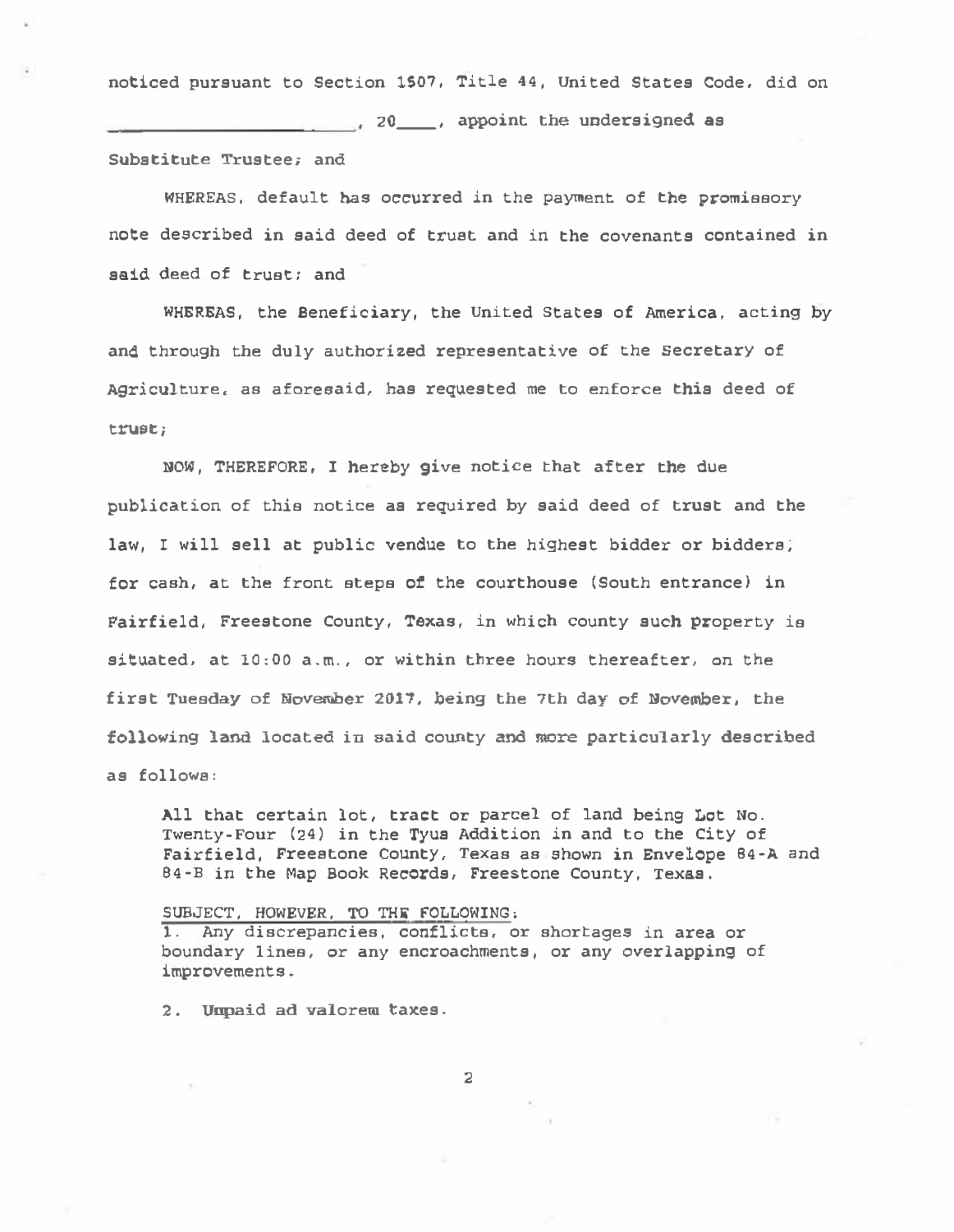3. Restrictive covenants recorded in En velope 84-A and 04-B, Plat Records, Freestone County, Texas and Volume 2, Page 40, Deed Records, Freestone County, Texas and Volume 570, Page 381, Deed Records, Freestone County, Texas.

4. Any portion of the subject property lying within the boundary of any road or roadway.

s. Any easements or rights of way over and across the subject property.

6. All restrictions and covenants of said subdivision as platted in Volume 2, Page 40, Plat Records of Freestone County, Texas.

7. Subject to building restrictions permitting "Only a single family brick veneer residence of at least 900 sq. ft. of living area, " and all other restrictions in Volume 570, Page 381, Deed Records of Freestone County, Texas.

8. Oil and Gas Lease from Haynie Tyus and James C. Tyus to Home Petroleum Corp dated 6/23/78 recorded in Volume 511, Page 180, Deed Records, Freestone county, Texas.

9. Mineral Deed from Haynie Tyus, Trustee, dated 6/15/79, recorded in Volume 533, Page 119, Deed Records, Freestone County, Texas, conveying all present interes<sup>t</sup> .

10. Reservation of all minerals as contained in deed dated 8/lB/80 from Haynie Tyus et ux to John Alford recorded in Volume 569, Page 704, Deed Record<sup>s</sup> , Freestone County, Texas.

11. Any unit designations of record and any amendments, ratifications, assignments, etc. thereto of record.

EXECUTED this  $16^{11}$  day of  $0600$  , 2017.

Chineweth

Substitute Trustee 1502 Highway 77 North Hillsboro, Texas 76645 (254) 582-7328 ext. 4